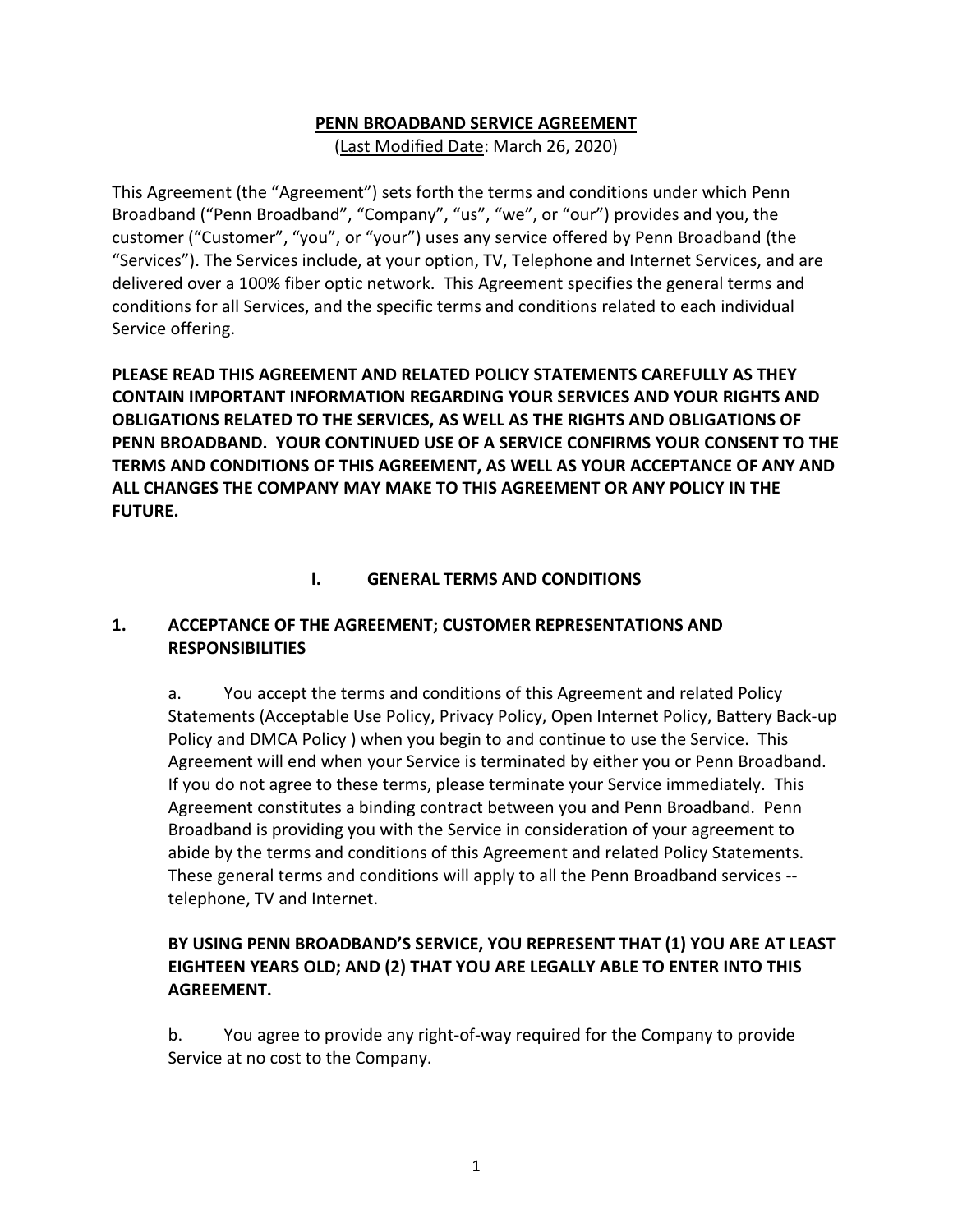c. You agree that you are responsible for any use of any Service made through your account.

d. Only you or a person specifically designated by you in writing may make any changes to or cancel your account.

e. You may not assign this Agreement, or resell or otherwise transfer any Service or change the use of any Service without the express advance written permission of Penn Broadband. The Company may assign its rights and obligations hereunder if the Company determines this action is necessary for any valid business purpose.

## **2. LOSS OF SERVICE DUE TO LOSS OF COMMERCIAL POWER**

Your Service is provided to you over fiber optic cable; therefore, you are responsible for providing the electrical power required for Service to function. IN THE EVENT OF A COMMERCIAL POWER FAILURE, NO SERVICE (TELEPHONE, TV OR INTERNET) WILL WORK UNLESS YOU PROVIDE BACK-UP POWER. For more information related to this topic, please refer to the document "Battery Back-up Policy" located on our website at [http://www.pennbroadband.com/index.php/support/support-docs.](http://www.pennbroadband.com/index.php/support/support-docs)

#### **3. REVISIONS TO THIS AGREEMENT**

The current version this Agreement is available on our website at [http://www.pennbroadband.com/index.php/policies\\_and\\_agreements.](http://www.pennbroadband.com/index.php/policies_and_agreements) From time to time we may make revisions to this Agreement and the Policy Statements relating to the Services. Any such revisions and modifications shall be binding and effective immediately upon posting the revised Agreement on Penn Broadband's website or by notifying you by e-mail or U. S. mail. If there are changes to the pricing, you will be notified at least 30 days prior to the change via mail or bill inserts or messages. In addition, you will receive 30 days prior notice of changes to TV lineups, and otherwise as required by law.

## **4. TERM**

Residential Services are provided on a month-to-month basis. Contracts are not offered or required for Penn Broadband Residential Services. Penn Broadband Business Services may be available on a contract basis. Please contact 1-888-785-7795 to discuss contract arrangements.

#### **5. TERMINATION OF SERVICE**

You or Penn Broadband may terminate the Service at any time or for any reason in accordance with the terms of this Agreement and Penn Broadband Policies. Penn Broadband will not terminate your service unless you violate the terms of this Agreement or any Company Policy, of in the event of your insolvency, voluntary or involuntary bankruptcy, assignment for the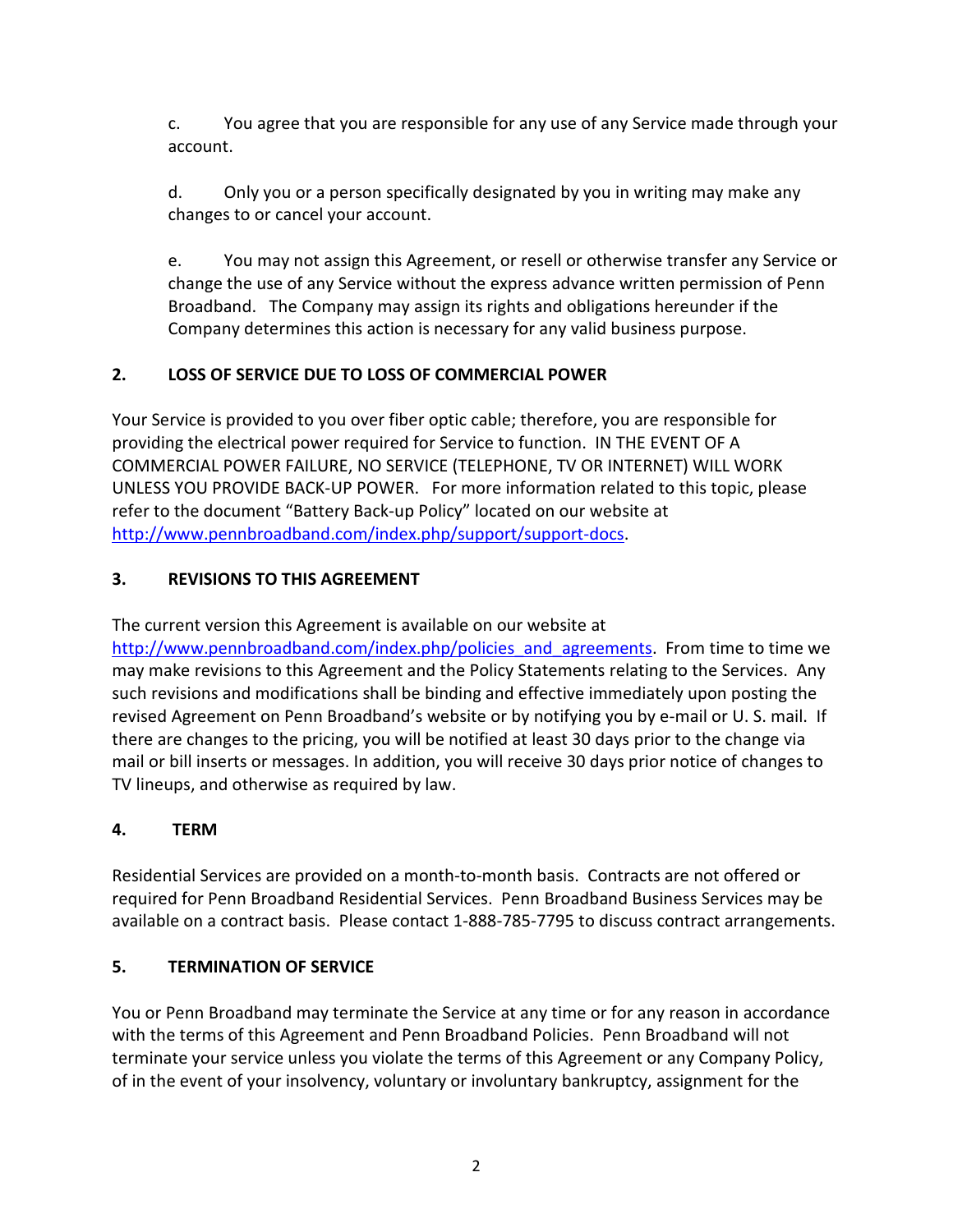benefit of creditors, or other similar proceedings as initiated by or against you.

## **YOU AGREE THAT IF PENN BROADBAND TERMINATES YOUR ACCOUNT AS A RESULT OF YOUR VIOLATION OF THIS AGREEMENT OR ANY PENN BROADBAND POLICY, YOU FORFEIT ANY RIGHT TO A REFUND OF ANY PREPAID ACCOUNT CHARGES, SUCH FORFEITURE BEING AGREED TO BY YOU AND PENN BROADBAND AS LIQUIDATED DAMAGES AND NOT AS A PENALTY**.

Penn Broadband reserves the right to refuse the application or reapplication of anyone whose account has been canceled for a violation of this Agreement, its predecessors or successor Agreements, or a Penn Broadband Policy, or the application of a person acting on behalf of someone whose account has been canceled for a violation. Penn Broadband reserves the right to cancel or suspend all other accounts belonging to you if one of your accounts was involved in a violation.

#### **6. CUSTOMER CONTACT**

You agree that Penn Broadband may contact you, and you consent to such contact, via e-mail, or via the wireline or wireless phone number you provided to Penn Broadband, for information purposes, billing or non-payment purposes, or any other non-marketing business reason via live voice, text message or automated techniques such as automated dialing or recorded/artificial voice messages. By providing us with a telephone number, you represent that you are either the subscriber or regular user of the telephone number. You further agree to notify us immediately if any telephone number you provide to us is no longer used by you or service to that number is discontinued.

## **7. NOTIFICATION AND NOTICES**

You agree to promptly notify Penn Broadband when you want to make changes to your account or Services or if your contact or personal information changes including your name, address, telephone number, e-mail address or other pertinent personal or account information. You also agree that it is your responsibility to notify Penn Broadband if you want to terminate the Services by contacting us at 1-888-785-7795. You agree that your failure to maintain updated and accurate account information may be cause for Penn Broadband to terminate your account.

You agree that Penn Broadband may distribute information via e-mails, in-browser notifications, or other reasonable forms of communications on an ad hoc basis. Penn Broadband intends that these announcements will be predominantly informative in nature.

#### **8. BILLING, CHARGES and PAYMENTS**

## **a. Billing**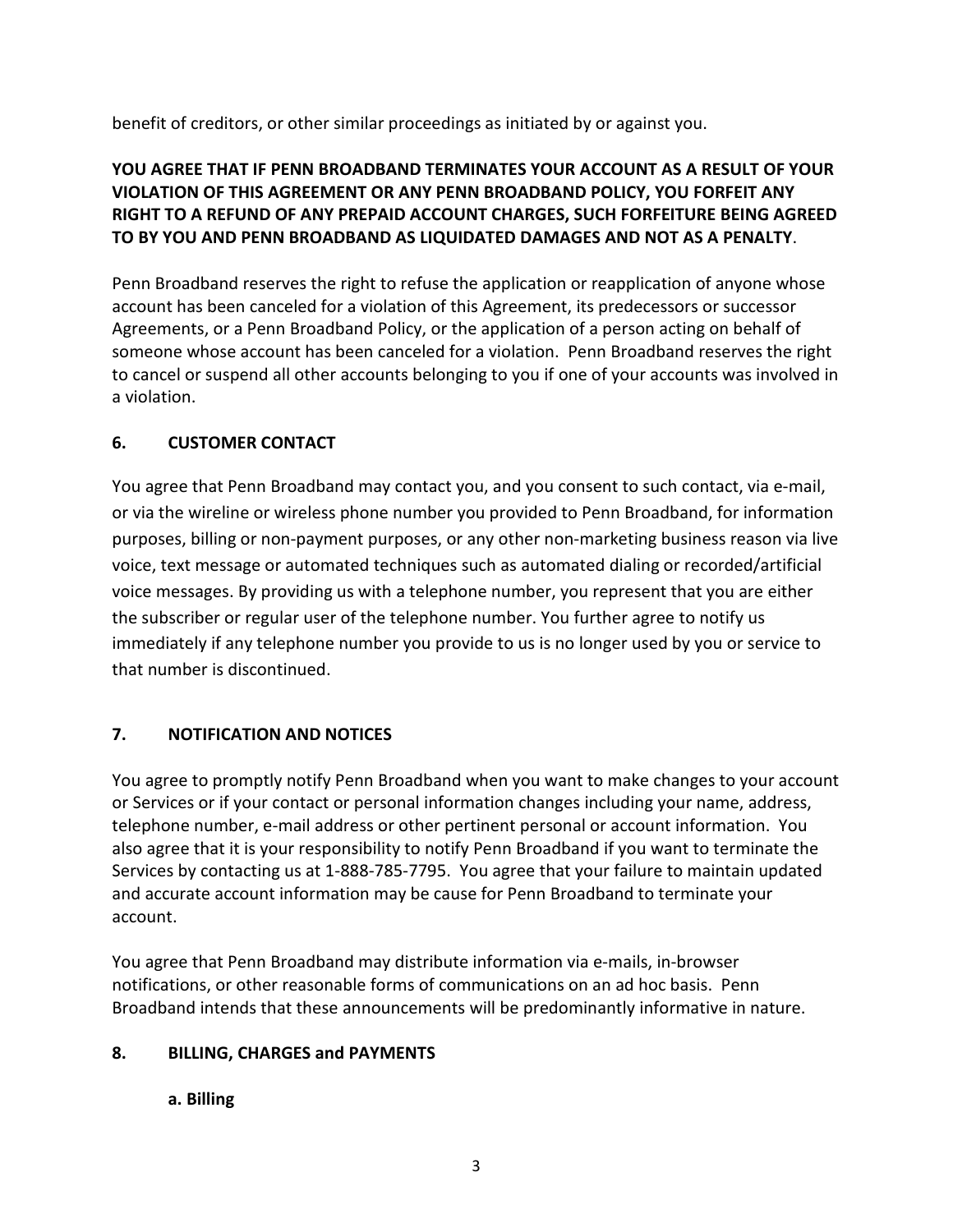You will be billed for the Service at the beginning of each month, and should receive the bill around the  $5<sup>th</sup>$  day of each month.

#### **b. Payment**

Except as otherwise permitted under applicable law, you agree that you will pay your bill by check, credit or debit card, electronic funds transfer or any such other method that may be offered by the Company (see information regarding AutoBill Direct Payment located on our website at

http://www.pennbroadband.com/index.php/policies and agreements. The outstanding balance is due in full each month.

#### **c. Payment Options**

You may pay your bill via cash, check or credit card in-person in our office at 720 Main Street, Forest City, PA 18421 Monday – Friday from 8:00AM – 5:00PM EST. You can also send payment by check through the U.S. mail or through auto payment arrangements including ACH debit bank payments or auto credit card payments. Please call our office at 1-888-785-7795 for more information related to our payment options.

#### **d. Non-Payment**

If you do not make your payment on time when the balance is due, your account is considered delinquent. When your account is in a delinquent status, the following actions may be taken:

## **i. Late Fees**

If we do not receive your full payment by the due date, we may charge you a late fee of 1.5% per month on any unpaid balance.

## **ii. Suspension / Termination of Service**

If your account is a delinguent state, on or around the  $3<sup>rd</sup>$  of each month, you will receive a call reminding you that your bill is past due. One day after this notification call, we will send out written notification stating that your account has an outstanding balance and it must be paid in full. Approximately 7 days after written notification is sent, if your outstanding balance has not been paid, your services will be suspended. Approximately 10 days after suspension of your Service, if your outstanding account balance has not been paid in full, your account will be terminated. Approximately 31 days after suspension, if the suspended account has not been paid in full, your account information will be sent to a collection agency.

## **9. EQUIPMENT**

We do not guarantee that the service will work correctly if you access the Service with equipment other than equipment authorized or provided by Penn Broadband. We have no responsibility for the operation, support, repair or maintenance of any third party equipment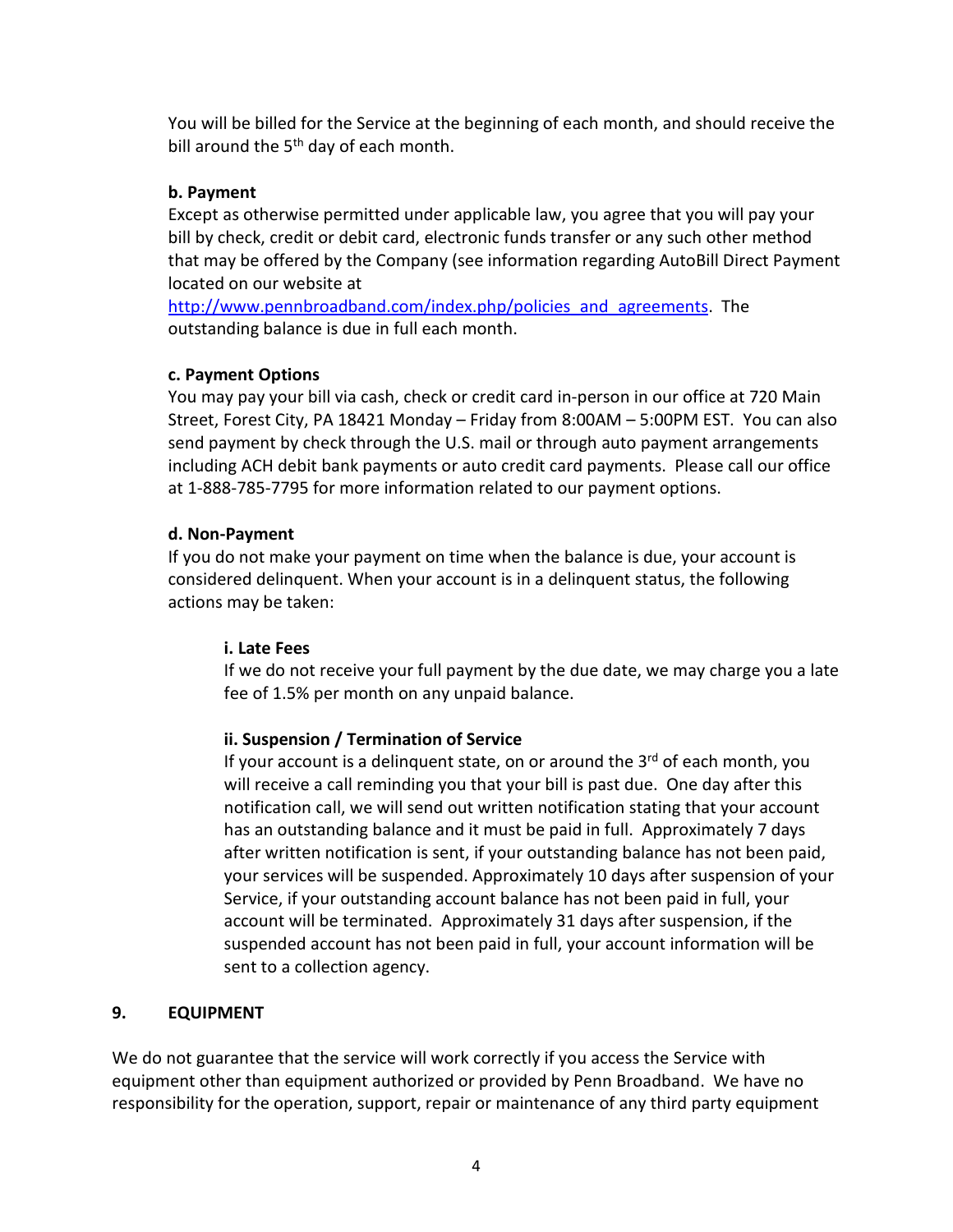you use in accessing or using the service.

You agree that the ownership of the equipment provided by Penn Broadband in the delivery of the Service shall remain with the Company. From time to time, it may be necessary for the Company to update or replace the Company-provided equipment, and we will do so at no cost to you unless the equipment is damaged due to misuse, abuse, or intentional damage. You also agree that the Company-owned equipment is not to be serviced by anyone other than our employees or designated representatives or contractors. You further agree not to tamper with or otherwise harm the equipment and you will not copy, modify, or reverse engineer any equipment Penn Broadband provides in the delivery of the Service.

You agree that in the event or the termination or disconnection of your service, you are responsible for returning our equipment to our offices at 720 Main Street, Forest City, PA or any other location designated by the Company. If you fail to return or damage our equipment, you will be assessed a fee at the following equipment rates:

| <b>Equipment</b>           | Charge   |
|----------------------------|----------|
| ONT                        | \$125.00 |
| ONT with/Wi-Fi             | \$175.00 |
| Set-Top Box                | \$150.00 |
| Wi-Fi Access Point         | \$75.00  |
| <b>Remote Control</b>      | \$15.00  |
| <b>HDMI Cord</b>           | \$5.00   |
| <b>GIG Ethernet Switch</b> | \$50.00  |
| <b>Actiontec Switch</b>    | \$75.00  |
| <b>Wireless Adaptors</b>   | \$75.00  |
| <b>RF Module</b>           | \$25.00  |

#### **10. CREDIT CHECK / DEPOSITS**

You agree to allow the Company to perform a credit check. We will evaluate your credit history before processing your request and providing you with service. If your credit rating is acceptable to us, we will process your service request without a deposit. If your credit rating is not acceptable to us, we may require a deposit of \$100 or an amount calculated considering your credit level and the amount of your monthly bill. If you are charged a deposit and your payment history with the Company is in good standing after a few billing cycles, the deposit will be returned to you and credited to your account.

#### **11. PERSONAL DATA AND PRIVACY POLICY**

Penn Broadband will treat your personally identifiable information that you provide to us in accordance with this Agreement and our Privacy Policy which is available on our website at http://www.pennbroadband.com/index.php/policies and agreements.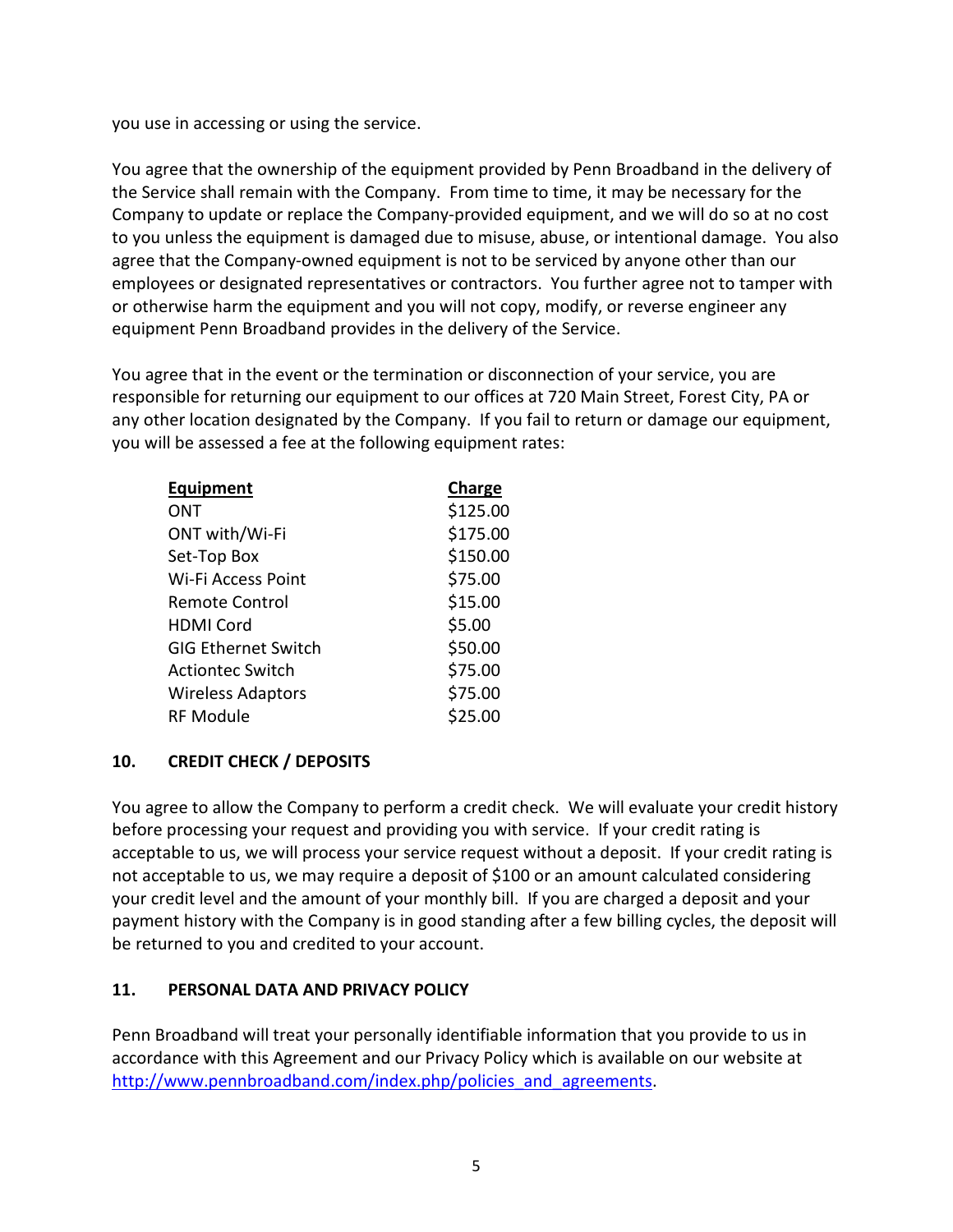#### **12. SERVICE REPAIR**

When you experience service-related trouble that impacts the quality of your Service, Penn Broadband will repair it at no charge if the issue is determined to be caused by a failure to our network or equipment. When you report the trouble, you may be asked to participate in remote troubleshooting via the telephone with our customer support personnel in an attempt diagnose and resolve your service problem. If you refuse to participate in the remote troubleshooting, or we determine that the issue was caused by you or your equipment, we may assess you a service charge fee of \$45.

#### **13. LIMITATIONS OF LIABILITY**

Under no circumstances will Penn Broadband, or any of its affiliates, directors, officers, or employees, or any third party vendor, be liable, or have any responsibility of any kind, for any loss or damage which you incur through your use of the Services, whether or not the circumstances giving rise to such cause have been within the control of Penn Broadband. In no event will Penn Broadband be liable to you for any special, indirect, consequential or incidental damages arising out of or relating to your use of the Services. The Company's entire liability and your exclusive remedy with respect to your use of any Service (including hardware and software associated with the Service) due to any Company act or omission in breach of this Agreement, whether or not caused by the Company's negligence, is limited a credit in the form of an adjustment for no more than the pro rata charges billed to you for the period the Service problem occurred. The Company shall have no liability and no credit shall be given for interruptions, delays or failures in service due to any negligent or willful act of any person other than the Company, nor shall the Company have any liability for any Service interruption, delay or failure due to circumstances beyond the control of the Company, including, but not limited to, acts of God.

#### **14. INDEMNIFICATION**

a. You agree to defend, release, indemnify, and hold the Company, its affiliated companies, and all officers and directors of the Company and its affiliated companies, harmless from all liabilities, claims and expenses, including, without limitation, reasonable attorneys' fees, arising from your use or misuse of any Service or equipment provided under this Agreement or your breach of this Agreement or any Company Policy through use of, or in connection with, any Service, and in connection with posting or transmission of any content by or through your account for the Service.

b. You agree that the Company has the right, but not the obligation, at its own expense, to assume control of any matter subject to indemnification by you pursuant to Paragraph 14.a of this Agreement. In such event, you shall have no further obligations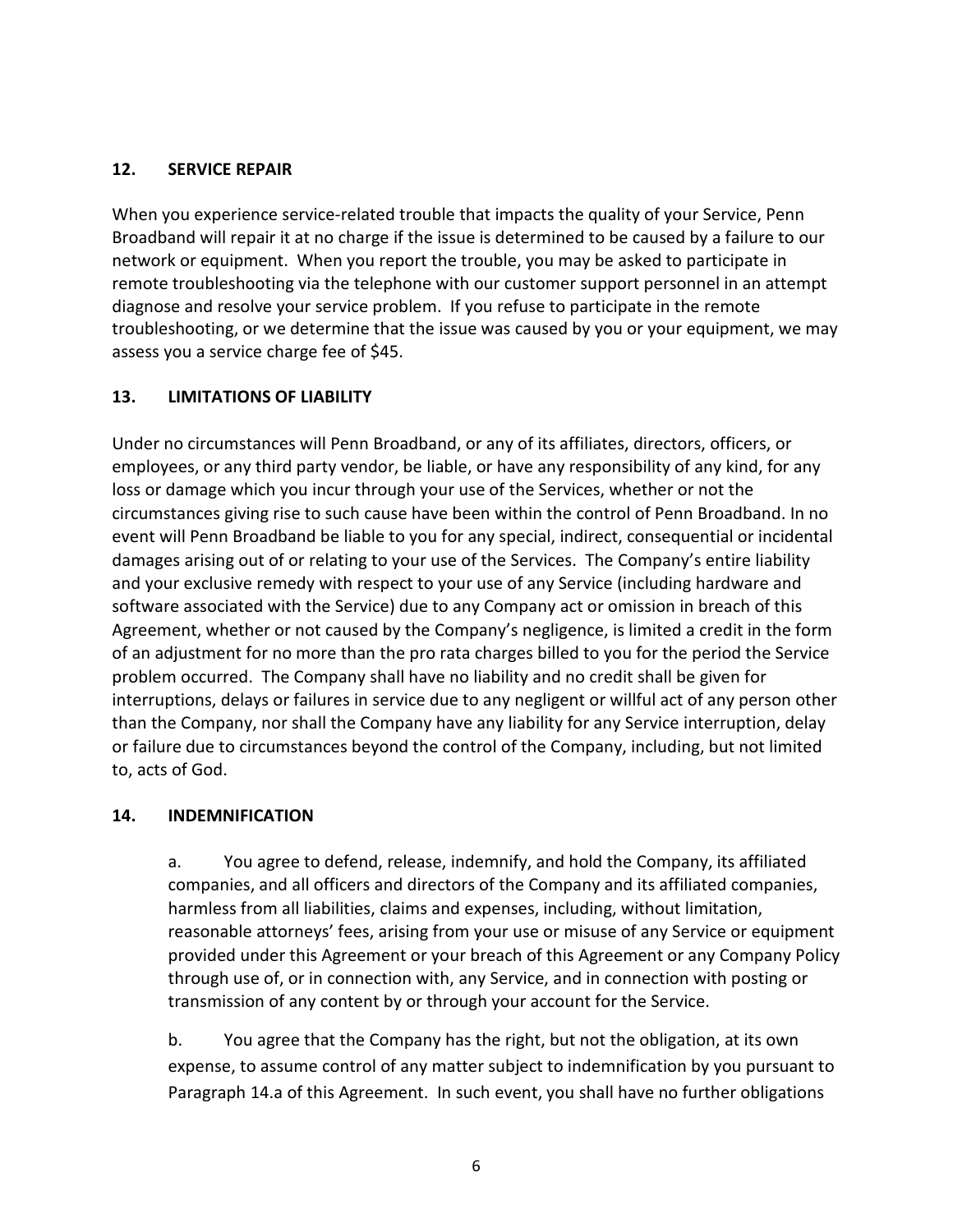pursuant to Paragraph 14.a of this Agreement.

## **15. LAW**

You agree that, if any portion of this Agreement or any Company Policy is held invalid or unenforceable, that portion will be construed consistent with applicable law as nearly as possible to reflect the original intentions of the parties, and the remaining portions will remain in full force and effect. The Agreement will be governed by the laws of the Commonwealth of Pennsylvania, excluding its conflicts of law rules. You and Penn Broadband each submit to the exclusive subject matter jurisdiction, personal jurisdiction, and venue of the courts of the Commonwealth of Pennsylvania and the federal courts located in the Commonwealth of Pennsylvania.

The Company's failure or neglect to enforce any of its rights under this Agreement or a Company Policy does not constitute a waiver of the Company's rights.

## **16. NO WARRANTY**

PENN BROADBAND MAKES NO WARRANTIES ABOUT ANY SERVICE, EXPRESS OR IMPLIED, INCLUDING WITHOUT LIMITATION ANY WARRANTY OF MERCHANTABILITY OR FITNESS FOR A PARTICULAR PURPOSE, AND YOU MAY NOT RELY ON ANY STATEMENT TO THE CONTRARY FOR ANY PURPOSE.

## **17. TAXES, FEES AND SURCHARGES**

In addition to the charges for the Service, you are also responsible for paying all applicable taxes, including federal, state, and local use, excise, sales or privilege taxes and all fees chargeable to or against the Company as a result of its provision of the Service to you.

## **18. VOLUNTARY SUSPENSION OF SERVICES**

At any time during the calendar year, you have the option of placing your Service(s) on vacation or seasonal suspension. During the time your Service is on seasonal suspension, your monthly billing is suspended. For clarity, the Services refer to telephone, TV or Internet service or any bundled combination. A charge of \$20.00 will be billed to your account each time Services are restored from vacation status. If either a single Service or multiple Services are restored at the same time, only one charge of \$20.00 will be applied. If the Services are placed on or removed from vacation status during a billing cycle, your account will be prorated accordingly.

## **II. PENN BROADBAND TELEPHONE SERVICE TERMS OF SERVICE**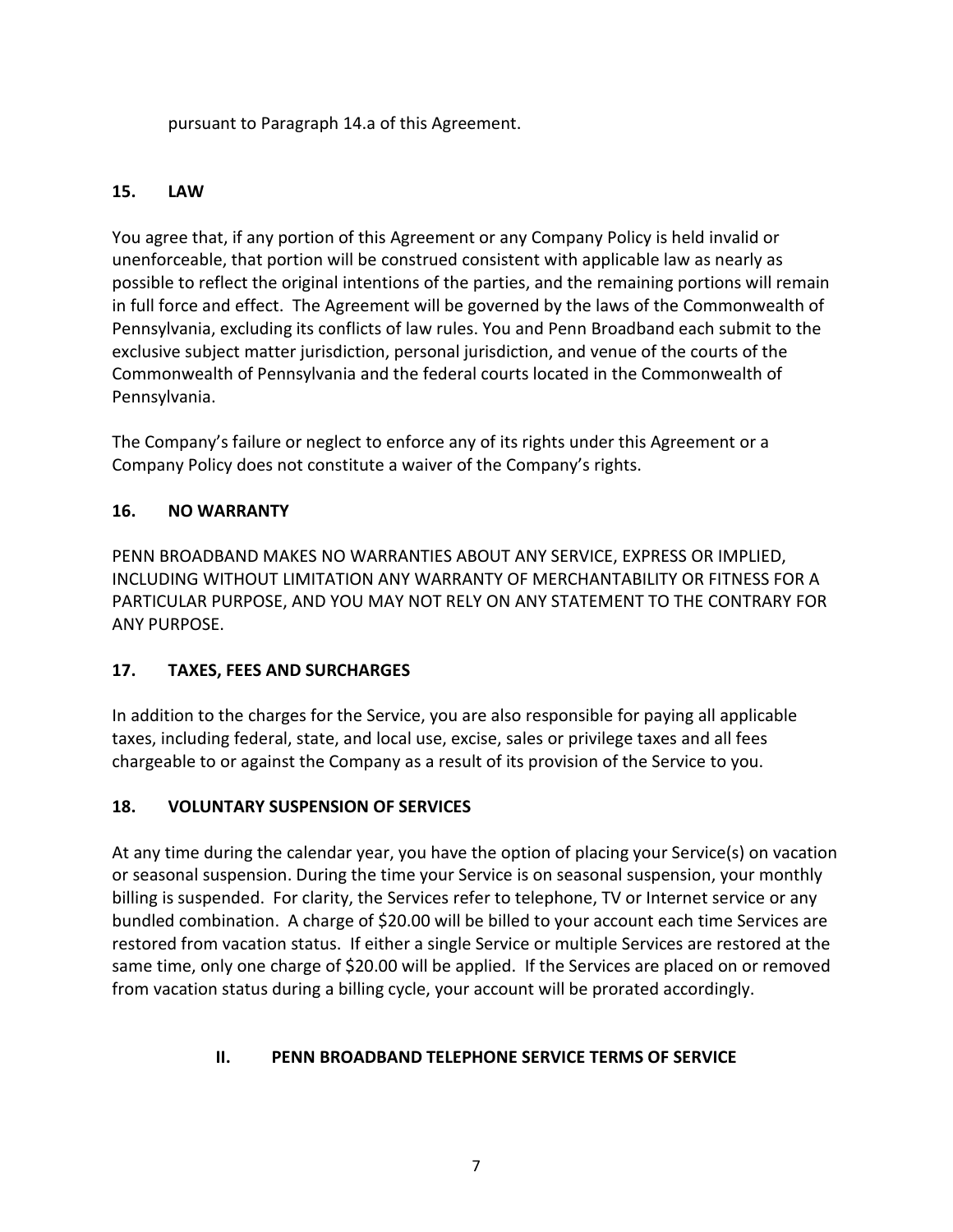In addition to the General Terms provided above, the following additional terms and conditions apply to Penn Broadband's Telephone Service:

## **1. USE OF TELEPHONE SERVICE**

You agree that the use of Penn Broadband's Telephone Service is your sole responsibility and is at your own risk, and is subject to all applicable local state and federal and international laws. This includes the use of the Service by others, with or without your permission.

## **2. TELEPHONE RELATED CHARGES**

#### **a. Inside Wire**

During the installation of your telephone service, Penn Broadband will provide the inside wiring material and labor at no charge to you. If you require additional wiring after your initial installation for additional telephone jacks or other rewiring, we may assess you a fee of \$45.00. As an option, we offer inside wire maintenance for a monthly fee of \$.75 that will cover any inside wire repairs at no charge.

## **b. Reconnect Charge**

If your service is suspended or terminated due to non-payment, a fee of \$22.00 will be charged to your account for the reconnection of your service.

## **3. LONG DISTANCE**

## **a. Unlimited Domestic Long Distance**

An unlimited domestic long distance package if offered at a rate of \$15.00 per month.

## **b. International Calling**

The current rates for international calling can be found on our website at <http://www.pennbroadband.com/index.php/phone/international-rates> or by contacting our office at 1-888-785-7795.

## **4. LIMITATIONS ON 911 EMERGENCY RESPONSE SERVICES**

a. Our liability to you, to anyone dialing 911 using the Service, or to any other person or party, for any loss or damage arising from errors, interruptions, omissions, delays, defects, or failures of 911 services whether caused by our negligence or otherwise, shall not exceed the amount of our charges for such services during the affected period of time. This limitation of liability is in addition to any other limitations contained in this Agreement.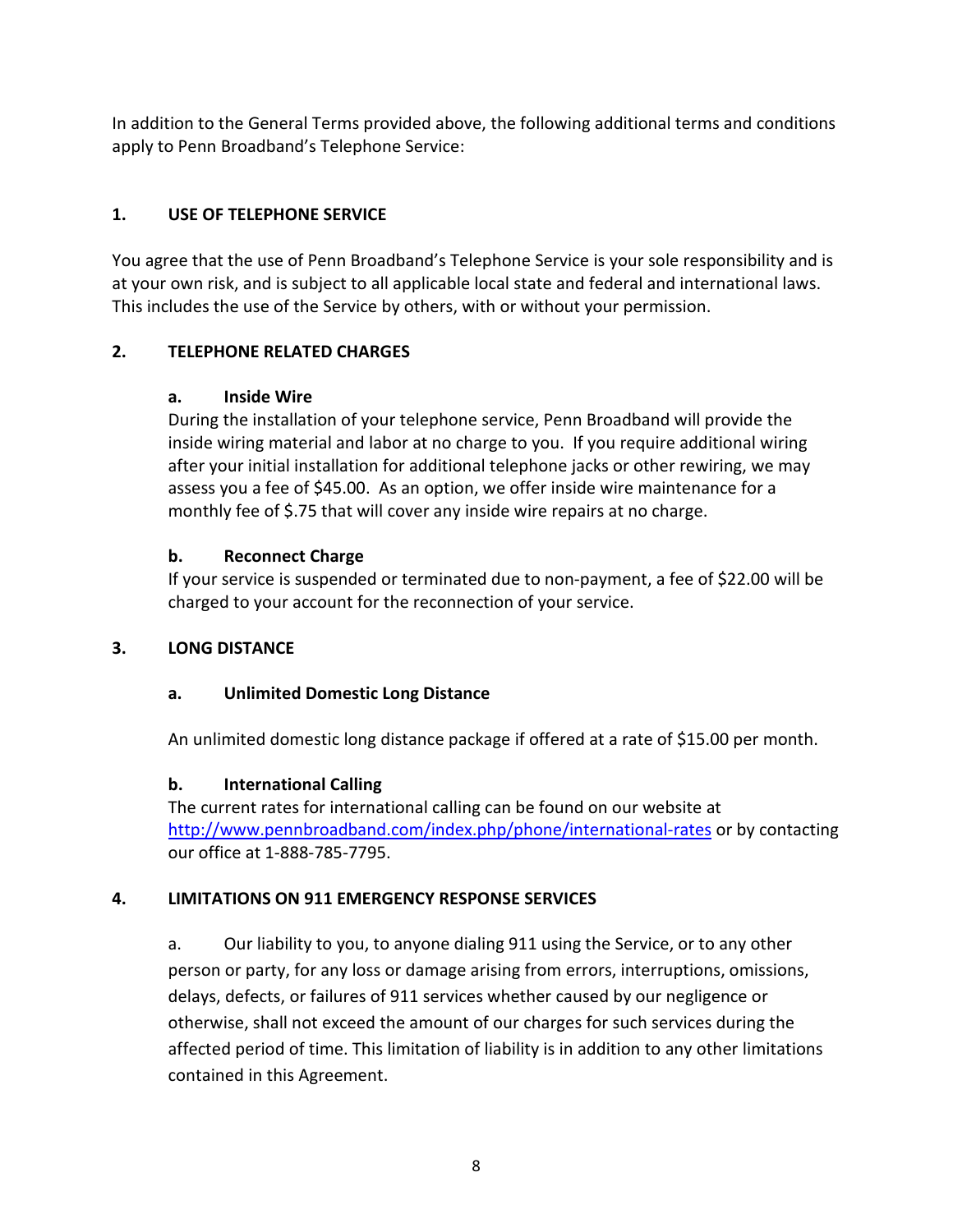b. **YOU ACKNOWLEDGE AND AGREE THAT A SERVICE OUTAGE DUE TO SUSPENSION OF YOUR ACCOUNT AS A RESULT OF BILLING ISSUES WILL PREVENT ALL SERVICE FROM BEING PROVIDED TO YOU, INCLUDING ANY 911 EMERGENCY RESPONSE SERVICES. YOU ALSO ACKNOWLEDGE THAT CERTAIN FEATURES, SUCH AS CALL FORWARDING OR DO NOT DISTURB, WILL INTERFERE WITH AN EMERGENCY DISPATCHER'S ABILITY TO CALL YOU BACK AT THE FROM WHICH YOU ORIGINATED THE CALL.** 

c. **YOU ALSO ACKNOWLEDGE THAT LOSS OF COMMERCIAL POWER WILL INTERFERE WITH YOUR ABILITY TO MAKE 911 CALLS AND RECEIVE 911 SERVICE. You are responsible for providing the electrical power required for the Service to function.**  See General Terms and Conditions, Section 2, above, and "Battery Back-up Policy" located on our website at

<http://www.pennbroadband.com/index.php/support/support-docs.>

## **III. PENN BROADBAND TV TERMS OF SERVICE**

In addition to the General Terms provided above, the following additional terms and conditions apply to Penn Broadband's TV Service:

## **1. USE OF SERVICE**

a. You agree to use Penn Broadband's TV Service on for your private and noncommercial use and personal viewing purposes. The programming content may not be viewed or otherwise displayed in areas open to the public, including commercial enterprises or establishments. You may not rebroadcast or charge a fee or admission for its viewing.

b. You are responsible for the use of the service and agree not to use the service for any unlawful purposes, including without limitation, violation of copyright laws through the use, production, copying rebroadcast or redistribution of any programming content or recording. You further agree that your use of the Service is your sole responsibility, at your own risk, and subject to all applicable local, state and federal laws and regulations. We, at our sole discretion, or any entity or person providing the programming we transmit over our system, may prosecute you and other responsible partiers under applicable federal, state and local laws in the event that the Service is used for an unlawful purpose.

c. You understand and agree that not all programming may be suitable for all viewers and users of the Service may have access to programming that may be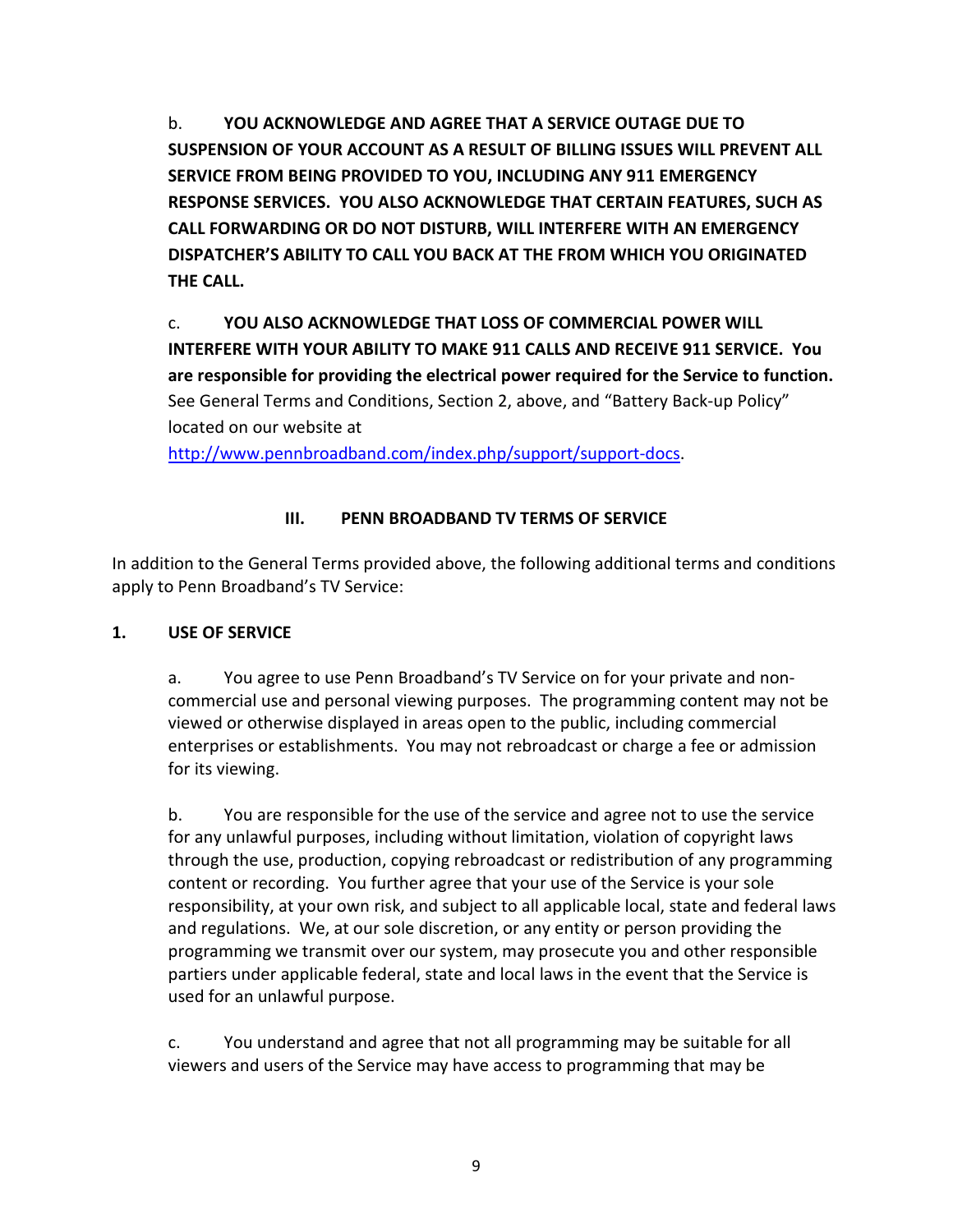offensive, obscene or otherwise unsuitable or objectionable especially for children or viewers under the age of eighteen (18).

# **2. TV PLANS**

Penn Broadband offers three (3) TV plans or tiers – Basic, Preferred and Ultimate. Please see <http://www.pennbroadband.com/index.php/tv>for details and pricing related to each plan, including current programming lineup. The Company may add, delete, rearrange or change any and all programming, and programming packages at any time, without limitation. In the event that programming is deleted or rearranged, the Company has no obligation to replace or supplement such programming, and you are not entitled to any refund because of any deletion, rearrangement or change in any programming or programming packages.

## **3. SERVICE FEES**

In addition to your TV service fee, additional charges may be applied to your bill including applicable federal, state and local taxes and franchise fees. Penn Broadband presently does not add charges related to retransmission of local broadcast channels, regional sports fees, HD service fees and installation charges. Also, the first four TV outlet locations are including in the plan pricing. For each location beyond the initial four, a monthly TV outlet fee of \$3.00 per month per additional outlet will be added to your bill.

# **4. TV EVERYWHERE DISCLAIMER**

Specific third party content is subject to availability and may change. Some content may require additional levels of Penn Broadband TV service to view content. Content may not be available on or accessible by all devices. Content is only accessible in the U.S. where High-Speed Internet connection is available. A minimum 3G connection is required for viewing on mobile devices. Other restrictions may apply. All logos and brand names are trademarks of their respective owners. Please contact us at 1-888-785-7795 for details.

# **IV. PENN BROADBAND INTERNET TERMS OF SERVICE**

In addition to the General Terms provided above, the following additional terms and conditions apply to Penn Broadband's Internet Service:

# **1. USE OF SERVICE**

You are responsible for your Broadband Service and account, whether by you or someone using your account with or without your permission. You agree to comply with all applicable laws, regulations and rules regarding your use of the Service and to only use the Broadband Service within the United States. You agree to respond in a timely manner to complaints concerning the misuse of the Service. If the Company is alerted to, or otherwise becomes aware of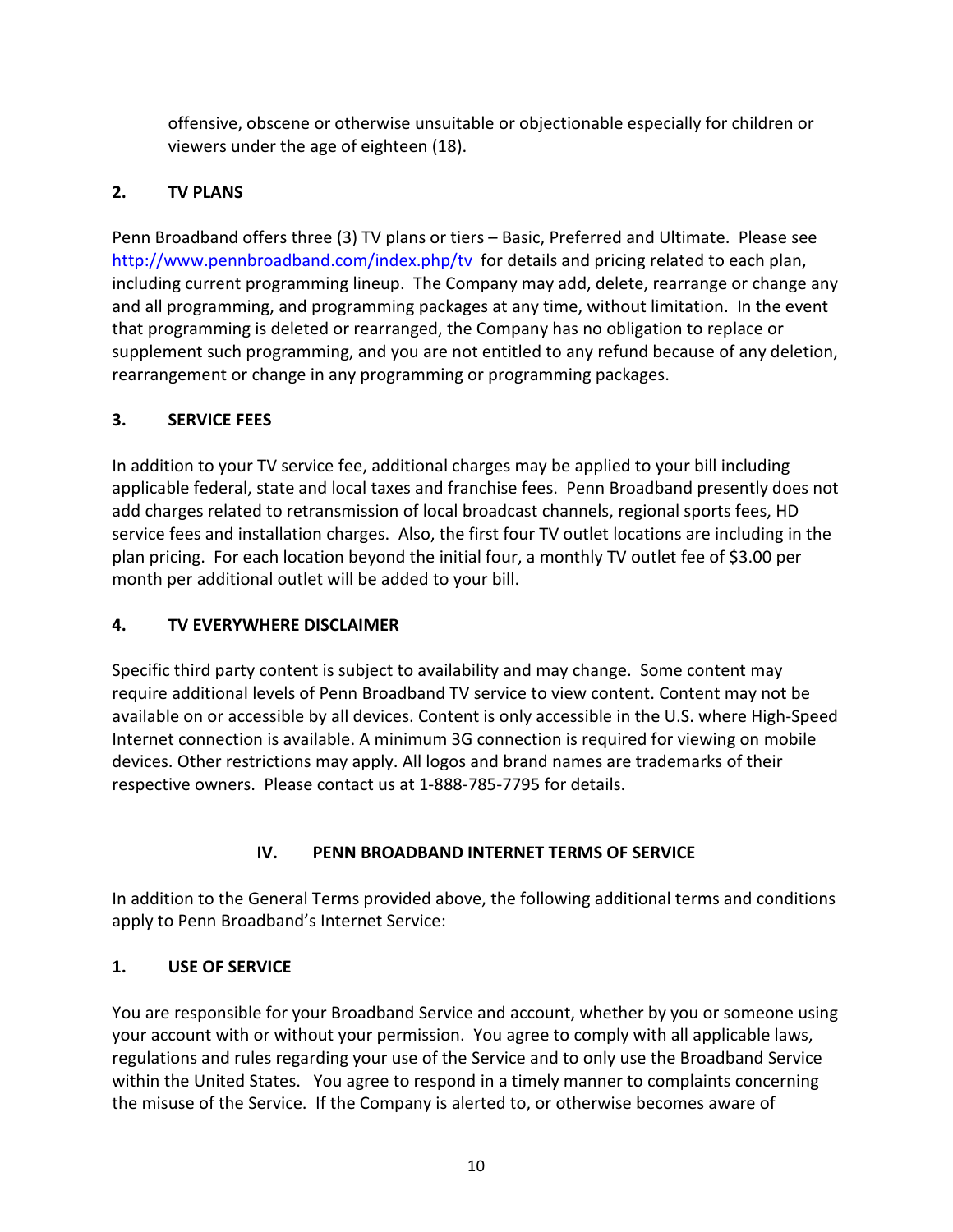violations or potential violations of this Agreement or its Policies, Penn Broadband will take whatever reasonable measures it deems necessary and appropriate to stop or prevent those violations.

The Internet is not owned, operated or managed by or in any way affiliated with the Company or any of the Company's affiliates. The Internet is an international computer network of both Federal and non-Federal inter-operable packet switched data networks. The Company cannot and will not guarantee that the Service will provide Internet access that is sufficient to meet your needs. **You agree that your use of the Service and the Internet is solely at your own risk and is subject to all applicable local, state, national and international laws and regulations.**

**YOU ARE RESPONSIBLE FOR THE SECURITY OF YOUR INTERNET ACCESS. YOU SHOULD ENSURE THAT YOU HAVE IMPLEMENTED ADEQUATE SECURITY TO PREVENT UNLAWFUL AND UNAUTHORIZED ACCESS TO YOUR EQUIPMENT AND NETWORK AND ALL INFORMATION AVAILABLE ON OR THROUGH YOUR EQUIPMENT AND NETWORK. YOU AGREE THAT THE COMPANY CANNOT AND DOES NOT GUARANTEE THE INTEGRITY, AUTHENTICATION OR CONFIDENTIALITY OF INFORMATION, FILES AND DATA YOU EXCHANGE OVER THIS SERVICE. We strongly recommend the use of appropriate anti-virus, anti-spyware and firewall software.**

Penn Broadband reserves the right to refuse "smart hosting" connectivity and other similar services and procedures to any user who owns or operates an open mail relay.

You acknowledge that the right to the use of, and any benefits that may be derived from, the Internet Service is personal to you and is being provided by Penn Broadband as partial consideration of your agreement to pay the charges applicable to your account. You agree not to connect the Internet Service or allow the Internet Service to be connected by others to any other computers, located either on or outside your premises, than are reflected on your Internet Service account with Penn Broadband. The Access Service may not be used to facilitate or operate as an Internet Service Provider, "Wi-Fi" network or "hot-spot", and you further agree not to distribute, resell, share or otherwise allow others to utilize the Internet Service, either free of charge or for consideration. You acknowledge that any unauthorized receipt of the Internet Service constitutes theft of service, which is a violation of Federal law and can result in both civil and criminal penalties. Penn Broadband will prosecute violations to the fullest extent of the law.

#### **2. PRIVACY LIMITATIONS**

Penn Broadband will treat the information that you provide to us in accordance with this Agreement and our Privacy Policy which is available on our website at [http://www.pennbroadband.com/index.php/policies\\_and\\_agreements.](http://www.pennbroadband.com/index.php/policies_and_agreements) You acknowledge, however, that while we are committed to protecting your information and have adopted commercially reasonable technical, administrative, and physical procedures to help protect your information from loss, misuse, unauthorized access, and alteration, no data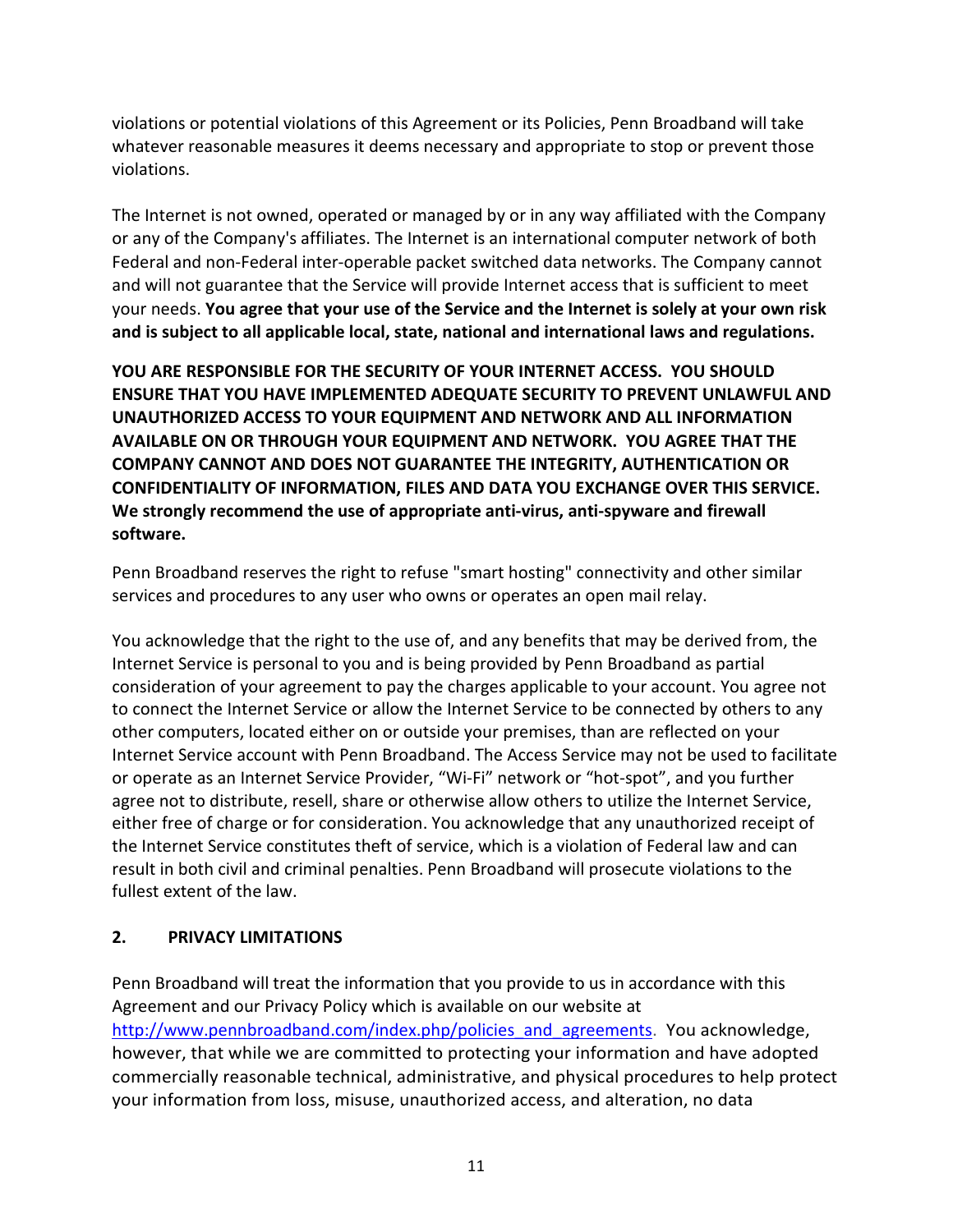transmission or storage can be guaranteed to be 100% secure. We want you to feel confident using Penn Broadband Services but we cannot ensure or warrant the security of any information you transmit to us. Please refer to the U.S. Federal Trade Commission's website [\(https://www.consumer.ftc.gov/articles/0013-securing-your-wireless-network\)](https://www.consumer.ftc.gov/articles/0013-securing-your-wireless-network) for information on how to protect your information and your network.

In addition, because Penn Broadband Internet Service may allow links to other websites and services, PENN BROADBAND'S PRIVACY POLICY DOES NOT EXTEND TO ANY OTHER WEBSITE OR SERVICE. Access to any of the third party Web sites linked to from any of the Sites is entirely at your own risk and is solely governed by the terms and policies applicable to third party Web sites, and not these Terms. We are not responsible for the privacy practices of those websites, and we recommend that you review the privacy policies of each website that you visit. For additional information, please review our AUP Policy, available on our website at [http://www.pennbroadband.com/index.php/policies\\_and\\_agreements.](http://www.pennbroadband.com/index.php/policies_and_agreements)

# **3. RESTRICTIONS ON USE**

The Service is a consumer grade service and is not designed for or intended to be used for any commercial purposes. Except as otherwise set forth in this Agreement, you may not resell, reprovision or rent the Service, either for a fee or without charge, or allow third parties to use the Service via a wired or wireless connection or use the Service to facilitate a public Wi-Fi hotspot, use it for high volume purposes, or engage in similar activities that constitute such use (commercial or non-commercial). If you subscribe to our Broadband Service, you may connect multiple devices or computers within a single home via our equipment or a router provided by us or you, through a Penn Broadband IP address. The Service is provided without data caps or limits, but if your consumption is deemed excessive by the Company, we may restrict your bandwidth or suspend or terminate your Service. See our Acceptable Use Policy: http://www.pennbroadband.com/index.php/policies and agreements.

#### **4. Lawful Compliance**

You agree that you will use the Service in compliance with federal, state and local laws. Further, you agree that you will comply with all applicable copyright laws and will use the service in compliance with the Digital Millennium Copyright Act (DMCA) requirements. Subject to the provision of the Digital Millennium Copyright Act and any other applicable laws and regulations, Penn Broadband reserves the right to remove or block access to, either permanently or temporarily, any files which Penn Broadband suspects or which a third party alleges are associated with a violation of the law, this Agreement or Penn Broadband's Internet Service Policies or with the account responsible for such violation. For more detail on Penn Broadband's DMCA Policy, Internet Acceptable Use Policy or Open Internet Disclosures please refer to our policies at:

http://www.pennbroadband.com/index.php/policies and agreements.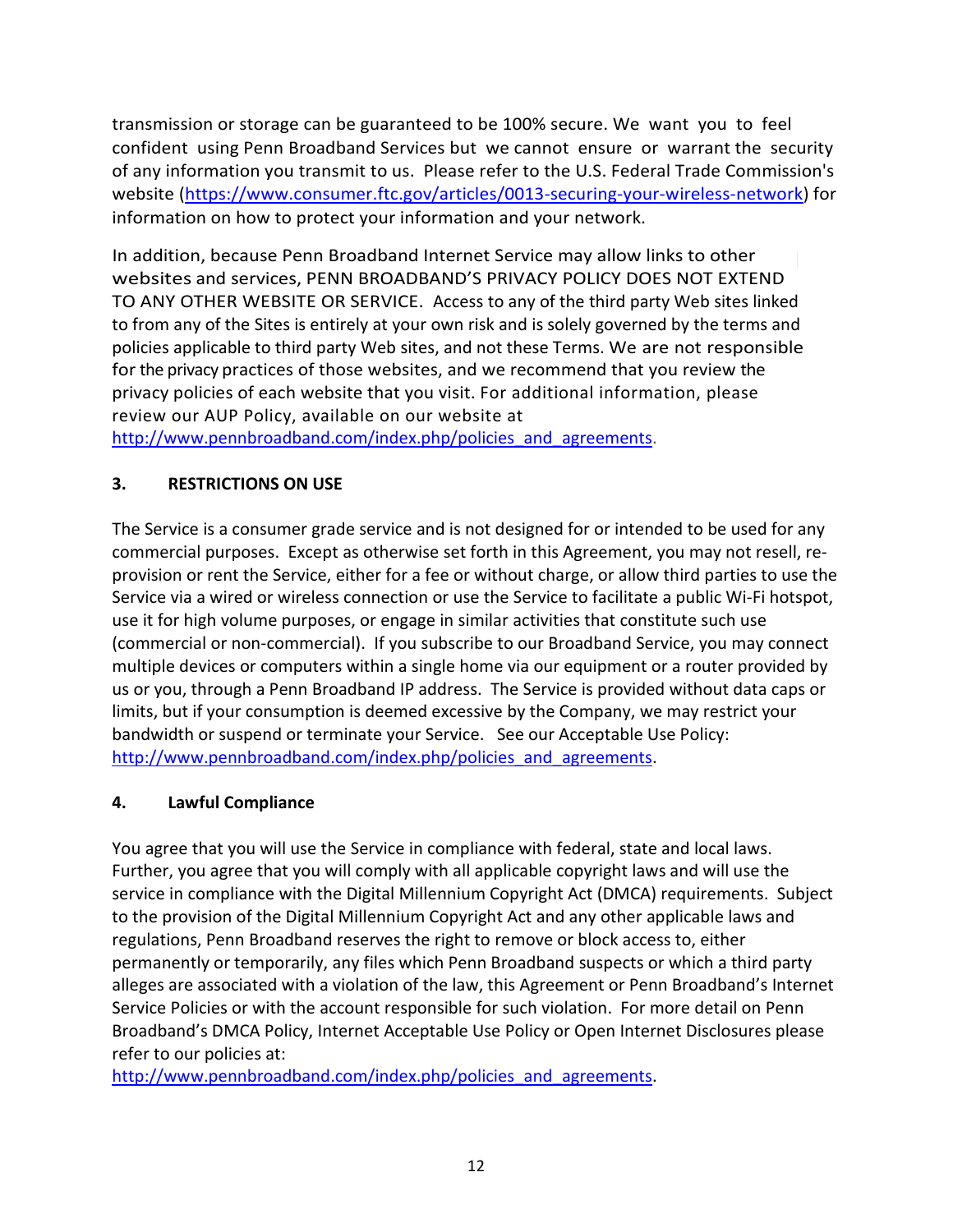#### **5. BROADBAND INTERNET OFFERINGS**

- a. Broadband Internet Service consists of (1) connectivity to the Internet through the Company's Internet Access Service; (2) free customer technical phone support for the standard Internet Service for a single wired modem or equivalent; and (3) fully licensed Internet access software.
- b. Managed Wi-Fi, a remotely-managed networking service, is available from Penn Broadband at a starting cost of \$10 per month. Please see our website at http://www.pennbroadband.com/index.php/internet/managed-wifi for more information.

 If a customer has purchased Penn Broadband Managed Wi-Fi Service, this provision shall apply. To receive Managed Wi-Fi Services, the customer must purchase and maintain in place Penn Broadband Internet Services. Any termination of Penn Broadband Internet Services will cause an immediate termination of Managed Wi-Fi Services. Subscription to Penn Broadband Managed Wi-Fi services requires Penn Broadband to install routing/network equipment at the premises which shall be owned and maintained by Penn Broadband. Installation costs and or nonrecurring charges may apply, and the Customer may incur additional costs or charges if the Customer requests changes to the configuration after initial installation.

Penn Broadband will install and maintain as its demarcation point, a carrier class Wi-Fi network router and additional signal extenders if required. Maintenance of Wi-Fi hardware and associated software and firmware is the responsibility of Penn Broadband and is included in the monthly subscription fee. Penn Broadband shall have no responsibility or liability with respect to the customer's computers or devices (e.g., tablets, wireless phones, or other peripherals). Penn Broadband does not provide or include any content filtering with the Managed Wi-Fi service nor will Penn Broadband be liable for any loss, expense or damage to devices used within the Customers' network. Security of the Customers' network provided by the use of selected authentication protocols is the sole responsibility of the customer. The network router and extender performance are maintained by Penn Broadband and technical assistance related to the operation of the Managed Wi-Fi network is provided by Penn Broadband as well. Penn Broadband Managed Wi-Fi coverage and performance may vary and may be affected by building layout and characteristics, construction parameters and building contents. Penn Broadband will perform a site survey upon installation to ensure proper signal coverage but full signal propagation is not guaranteed.

 The customer of Penn Broadband Managed Wi-Fi agrees to adhere to policies outlined in Penn Broadband Acceptable Use Polic[y http://www.Penn](http://www.nep.net/index.php/policies_and_agreements#tab-acceptable-use-policy)  [Broadband.net/index.php/policies\\_and\\_agreements#tab-acceptable-use-policy.](http://www.nep.net/index.php/policies_and_agreements#tab-acceptable-use-policy) The customer agrees that Wi-Fi equipment is the property of Penn Broadband